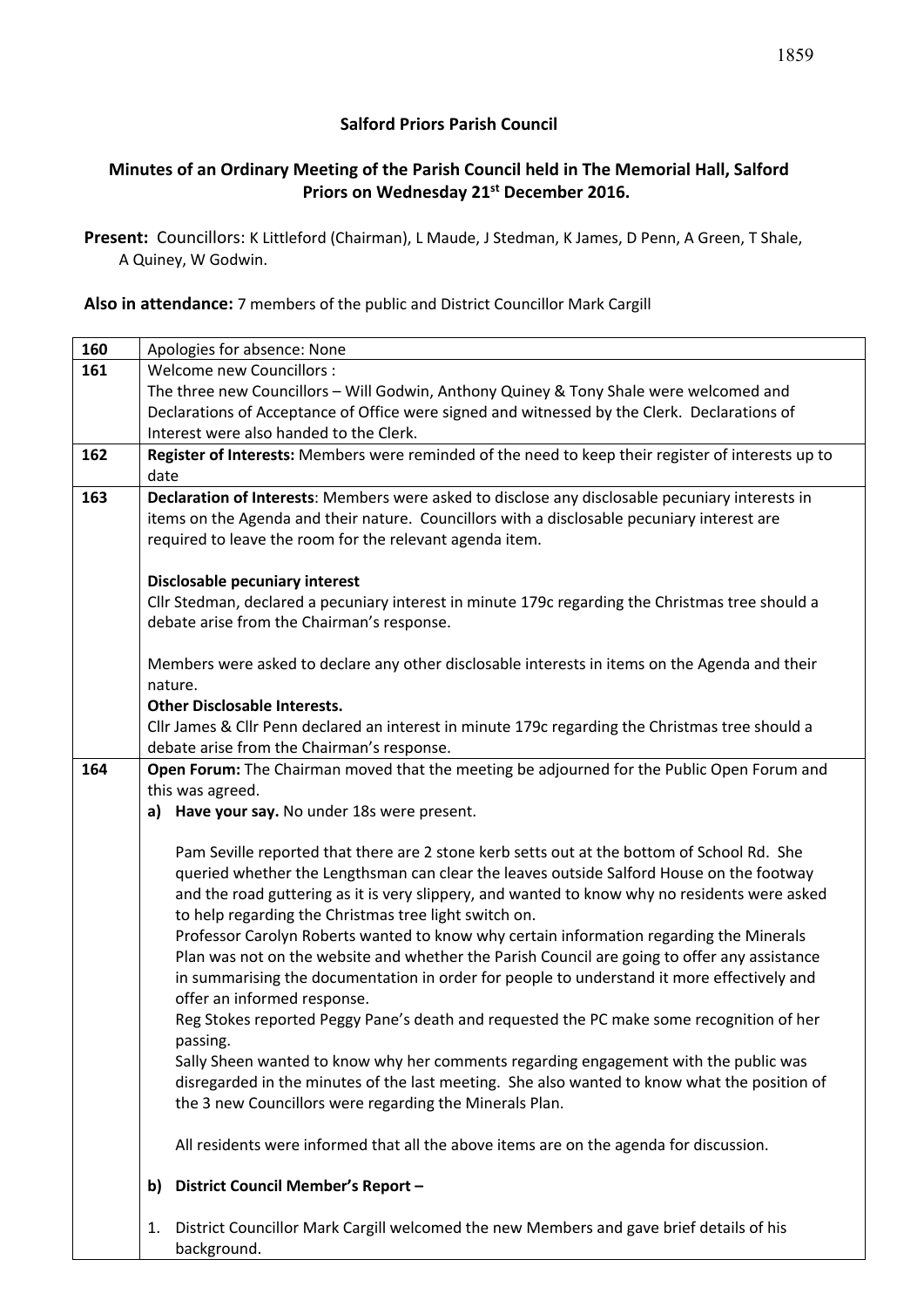|     | 3. | 2. Traffic management situation - a number of meetings are taking place and there has been<br>some significant movement with this. There is talk about making more of the A46 dual<br>carriageway. Railways and rail links are also being discussed.<br>Wellesbourne Airfield - an emergency meeting of the Cabinet of Stratford has taken place as |  |  |  |  |
|-----|----|-----------------------------------------------------------------------------------------------------------------------------------------------------------------------------------------------------------------------------------------------------------------------------------------------------------------------------------------------------|--|--|--|--|
|     |    | they had received notification that the owners were going to remove tenants from the site and<br>knock it down in order to try and build houses on it. At the public inspection on core strategy<br>agents for the Wellesbourne airfield family asked for it to be included in the core strategy but                                                |  |  |  |  |
|     |    | it was taken out by the Inspector. The Cabinet have taken the decision to put an enforcement                                                                                                                                                                                                                                                        |  |  |  |  |
|     |    | notice on them to prevent the buildings being knocked down.                                                                                                                                                                                                                                                                                         |  |  |  |  |
|     | 4. | District Councillor Mark Cargill thanked Cllr James for his time when he met with the Alcester                                                                                                                                                                                                                                                      |  |  |  |  |
|     |    | Town Council to help with neighbourhood development plan.                                                                                                                                                                                                                                                                                           |  |  |  |  |
|     | 5. | Funding has been granted for the speed gun and will be looked at the New Year.                                                                                                                                                                                                                                                                      |  |  |  |  |
|     |    | The Chairman closed the adjournment at 19:15 hrs.                                                                                                                                                                                                                                                                                                   |  |  |  |  |
| 165 |    | <b>Acceptance of Minutes:</b>                                                                                                                                                                                                                                                                                                                       |  |  |  |  |
|     |    | In response to Sally Sheen's comments regarding the minutes of November Cllr Stedman informed<br>Members that minutes are there to record decisions of the Parish Council and not to record                                                                                                                                                         |  |  |  |  |
|     |    | debates from members of the Public. He therefore proposed the minutes stand as they are - this                                                                                                                                                                                                                                                      |  |  |  |  |
|     |    | was agreed with a majority.                                                                                                                                                                                                                                                                                                                         |  |  |  |  |
|     |    | The Minutes of the Ordinary Parish Council Meeting held on Wednesday 16 <sup>th</sup> November 2016 at                                                                                                                                                                                                                                              |  |  |  |  |
|     |    | The Memorial Hall, Salford Priors were therefore agreed by the Council to be a true record of the                                                                                                                                                                                                                                                   |  |  |  |  |
|     |    | meeting and signed by the Chairman.                                                                                                                                                                                                                                                                                                                 |  |  |  |  |
| 166 |    | <b>Clerk's Progress Report:</b>                                                                                                                                                                                                                                                                                                                     |  |  |  |  |
|     | a) | Salford House Care Home Wall - Clerk has spoken to Ian Wyatt at Building Control who has                                                                                                                                                                                                                                                            |  |  |  |  |
|     |    | been in regular contact with Salford House. He confirmed a survey had taken place and whilst                                                                                                                                                                                                                                                        |  |  |  |  |
|     |    | no immediate works were required to be carried out regarding the safety of the wall, there<br>were some recommendations in order to return it to its previous state. These works are in the                                                                                                                                                         |  |  |  |  |
|     |    | process of being arranged. Clerk to Monitor                                                                                                                                                                                                                                                                                                         |  |  |  |  |
|     |    | b) AL15 Kissing Gate installation - due to underground services next to the gate the kissing gate                                                                                                                                                                                                                                                   |  |  |  |  |
|     |    | has been unable to be installed. Hamish Stewart, Farm Manager of Ragley Home Farm has                                                                                                                                                                                                                                                               |  |  |  |  |
|     |    | been in discussion with Richard Bernard, the Warwickshire Footpaths Officer. This has                                                                                                                                                                                                                                                               |  |  |  |  |
|     |    | resulted in a 700mm wide gap to one side of the gap to allow walkers through. It was pointed                                                                                                                                                                                                                                                        |  |  |  |  |
|     |    | out by Richard that a kissing gate is only required if there are livestock in a field. As the field                                                                                                                                                                                                                                                 |  |  |  |  |
|     |    | next to the AL15 is an arable field, a gap in the fence to allow clear access is more than suitable                                                                                                                                                                                                                                                 |  |  |  |  |
|     |    | for purpose. Noted and Closed<br>Damaged Road Sign outside Hillers Farm - Clerk has chased David Elliston, Localities Officer.                                                                                                                                                                                                                      |  |  |  |  |
|     | C) | <b>Clerk to Monitor</b>                                                                                                                                                                                                                                                                                                                             |  |  |  |  |
|     | d) | Road surface repairs Broom Lane - Clerk has received an email from Adam Jones from Street                                                                                                                                                                                                                                                           |  |  |  |  |
|     |    | Works to confirm he has spoken with the contractor regarding this and the work will be                                                                                                                                                                                                                                                              |  |  |  |  |
|     |    | programmed in. No date has yet been set. Clerk to Monitor                                                                                                                                                                                                                                                                                           |  |  |  |  |
|     | e) | Speed sign cleaning - Mike Cunningham, Principal Lighting Engineer will be contacting a                                                                                                                                                                                                                                                             |  |  |  |  |
|     |    | colleague to see if Bovis Homes will keep these clean. Clerk to Monitor                                                                                                                                                                                                                                                                             |  |  |  |  |
|     | f) | Stone kerb setts at the bottom of School Rd - Clerk has chased David Elliston, Localities<br>Officer. Clerk to Monitor                                                                                                                                                                                                                              |  |  |  |  |
|     | g) | Hedge overhang on School Rd - Clerk has spoken with Mr Cox who will look into this. Clerk to                                                                                                                                                                                                                                                        |  |  |  |  |
|     |    | <b>Monitor</b>                                                                                                                                                                                                                                                                                                                                      |  |  |  |  |
|     | h) | Update on insurance claim re streetlight - the column has now been installed and awaiting a                                                                                                                                                                                                                                                         |  |  |  |  |
|     |    | date from EON as to when it can be connected. Clerk to Monitor                                                                                                                                                                                                                                                                                      |  |  |  |  |
|     | i) | Severn Trent Water Dunnington pumping station update - no further update. Clerk to                                                                                                                                                                                                                                                                  |  |  |  |  |
|     |    | <b>Monitor</b>                                                                                                                                                                                                                                                                                                                                      |  |  |  |  |
|     | j) | Streetlights - Perkins Close - the streetlight by the washing lines has been reported again as                                                                                                                                                                                                                                                      |  |  |  |  |
|     |    | being on constantly. Orbit have issued a work order for the 2 streetlights at the rear of flat 13                                                                                                                                                                                                                                                   |  |  |  |  |
|     |    | and outside 56 Perkins Close to be cleared of branches from the trees obscuring the light.<br><b>Clerk to Monitor</b>                                                                                                                                                                                                                               |  |  |  |  |
|     |    |                                                                                                                                                                                                                                                                                                                                                     |  |  |  |  |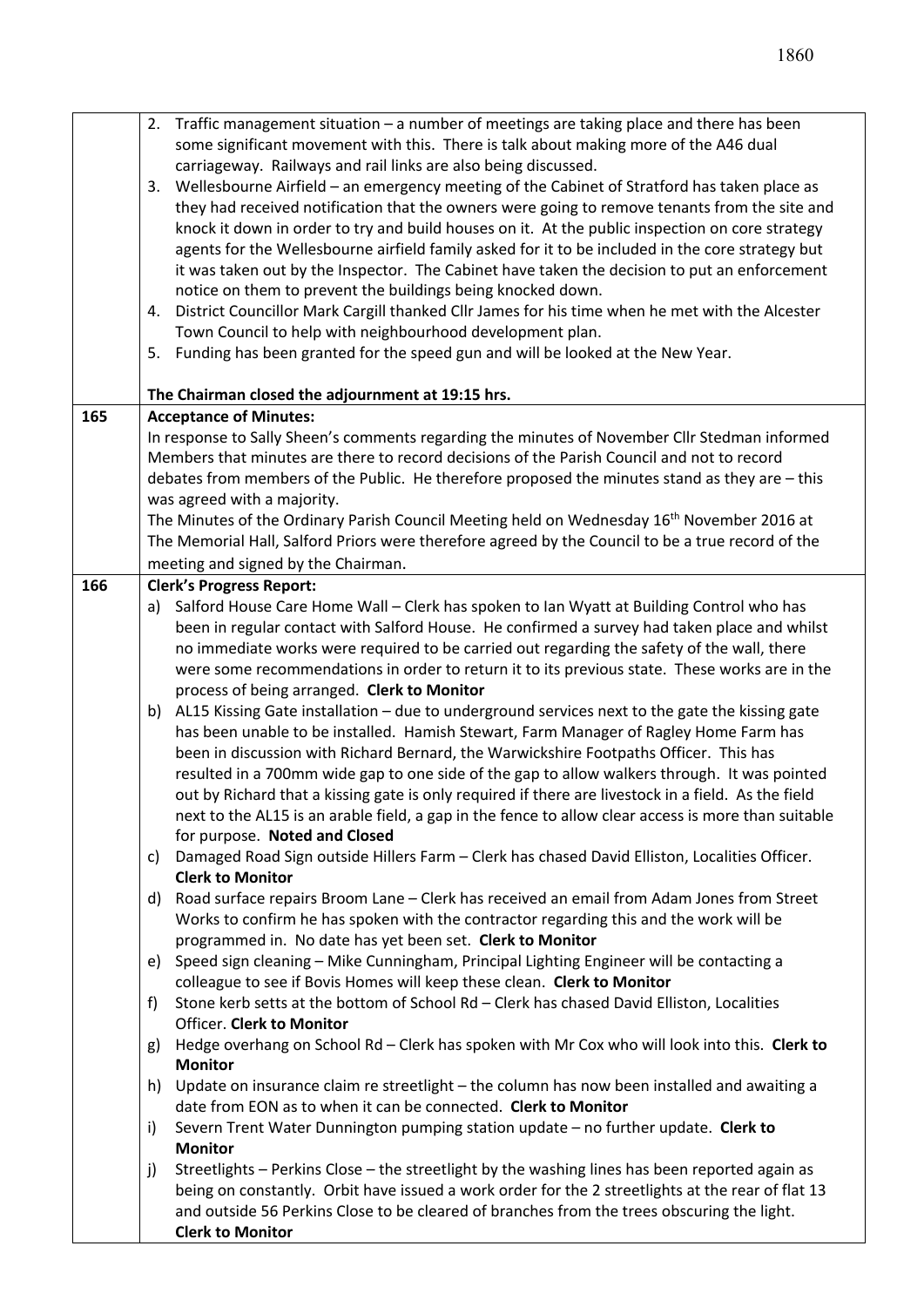|     | Bin by bus stop, Station Road - photos have been forwarded to Stratford District Council - this<br>k)                                                                                                                  |  |  |  |
|-----|------------------------------------------------------------------------------------------------------------------------------------------------------------------------------------------------------------------------|--|--|--|
|     | has been added to the list for replacement however Clerk has been informed it can take a                                                                                                                               |  |  |  |
|     | while. Clerk to Monitor                                                                                                                                                                                                |  |  |  |
|     | Overgrown hedges past Willow Park site - Clerk has chased David Elliston, Localities Officer<br>$\vert$                                                                                                                |  |  |  |
|     | regarding this.                                                                                                                                                                                                        |  |  |  |
|     | m) Streetlight opposite 7 Ban Brook Rd - Clerk has been informed this has now been repaired                                                                                                                            |  |  |  |
|     | although a resident has reported that it is not coming on, but flickering. Clerk to Monitor                                                                                                                            |  |  |  |
|     | n) Road outside Bovis is covered in mud and is dangerous - Clerk to contact Site Manager                                                                                                                               |  |  |  |
|     | o) Litter on the side of the roundabout leading to Bidford - Clerk to inform Street Scene.                                                                                                                             |  |  |  |
| 167 | <b>Adoption of Complaints Procedure Policy:</b>                                                                                                                                                                        |  |  |  |
|     | Two policies were given to compare. Cllr Stedman proposed that the Worcestershire Policy is                                                                                                                            |  |  |  |
|     | adopted, Cllr Green seconded. Unanimous approval. Clerk to personalise this to Salford Priors                                                                                                                          |  |  |  |
|     | Parish Council and arrange for it to be placed on the website.                                                                                                                                                         |  |  |  |
| 168 | <b>Neighbourhood Development Plan:</b>                                                                                                                                                                                 |  |  |  |
|     | There have been a few tweaks to the referendum draft. The listed buildings local numbering was                                                                                                                         |  |  |  |
|     | mixed up - this has now been resolved. Going to Cabinet in January.                                                                                                                                                    |  |  |  |
| 169 | <b>Planning Matters: Applications Considered:</b>                                                                                                                                                                      |  |  |  |
|     | <b>Planning Matters To Consider:</b>                                                                                                                                                                                   |  |  |  |
|     | 16/03933/TREE - T1 - Acer 20% crown reduction at 1 Church Cottages, Station Road, Salford<br>a)                                                                                                                        |  |  |  |
|     | Priors by Mr Adam Willington - No objection                                                                                                                                                                            |  |  |  |
|     | b) Consultation for Warwickshire Minerals Plan 2017 (2017-2032) Public Consultation                                                                                                                                    |  |  |  |
|     | A Working Group meeting has been set for 3rd January at 7pm which consists of 4 Councillors to                                                                                                                         |  |  |  |
|     | respond to the consultation. Cllr Shale requested he join the Working Group and was asked if he                                                                                                                        |  |  |  |
|     | was involved with the SPAGE action group to which he confirmed he was and then declared he                                                                                                                             |  |  |  |
|     | would resign from the group forthwith. It was decided for transparency that all Councillors are                                                                                                                        |  |  |  |
|     | invited to sit on this group. Once the initial thoughts are put together the group will have a                                                                                                                         |  |  |  |
|     | discussion with SPAGE, from that they can make a report at the Parish Council meeting in January.                                                                                                                      |  |  |  |
|     | This can be discussed as a full Council at that meeting where all Members views can be heard.                                                                                                                          |  |  |  |
|     | They will then meet again with the Action group. If the Parish Council provides the Clerk with                                                                                                                         |  |  |  |
|     | delegated powers to submit any comments arising from these meetings the Clerk can then submit<br>the final response on 1 <sup>st</sup> or 2 <sup>nd</sup> February. This process will be required to be adopted at the |  |  |  |
|     |                                                                                                                                                                                                                        |  |  |  |
|     | January meeting.                                                                                                                                                                                                       |  |  |  |
|     | Cllr James proposed that 3 evenings are provided throughout January in which members of the                                                                                                                            |  |  |  |
|     | public can come to the Parish Office and view the documents and make any comments. The                                                                                                                                 |  |  |  |
|     | Members will not be able to offer any advice. There are 2 members of the Council to be present                                                                                                                         |  |  |  |
|     | at these evenings in order to offer Members protection. These dates are to be put on                                                                                                                                   |  |  |  |
|     | noticeboards, the website and circulated via E-News. Cllrs Shale, Maude, Green & James are                                                                                                                             |  |  |  |
|     | happy to man the office. Clerk to provide a simplified comments form on which residents can                                                                                                                            |  |  |  |
|     | make comments and the Clerk can then submit on behalf of residents.                                                                                                                                                    |  |  |  |
|     |                                                                                                                                                                                                                        |  |  |  |
|     | Cllr Maude stated there are 2 sets of documents circulating and as such there could be a legal                                                                                                                         |  |  |  |
|     | challenge to the consultation. There are a different number of documents with different headings                                                                                                                       |  |  |  |
|     | from the Warwickshire website and he queried which is the current set? Clerk to contact Mr Tony                                                                                                                        |  |  |  |
|     | Lyons from the Planning Strategy Team for clarification.                                                                                                                                                               |  |  |  |
|     |                                                                                                                                                                                                                        |  |  |  |
|     | The meeting on Tuesday 3 <sup>rd</sup> January is a closed meeting.                                                                                                                                                    |  |  |  |
|     | APP/J3720/W/16/3162182 - Planning Appeal by Mr Matt Smith re 56 Dunnington Lane,<br>C)                                                                                                                                 |  |  |  |
|     | Dunnington - Council's response on the original application was "no objection or comment"                                                                                                                              |  |  |  |
|     | which the Members confirmed they are happy with. Cllr James stated that he doesn't understand                                                                                                                          |  |  |  |
|     | why it was originally refused and suggested he draft some comments giving reasons why the                                                                                                                              |  |  |  |
|     | Parish Council are supporting this application. Unanimous approval was given. Cllr James will                                                                                                                          |  |  |  |
|     | draft some comments for the Clerk to submit.                                                                                                                                                                           |  |  |  |
|     |                                                                                                                                                                                                                        |  |  |  |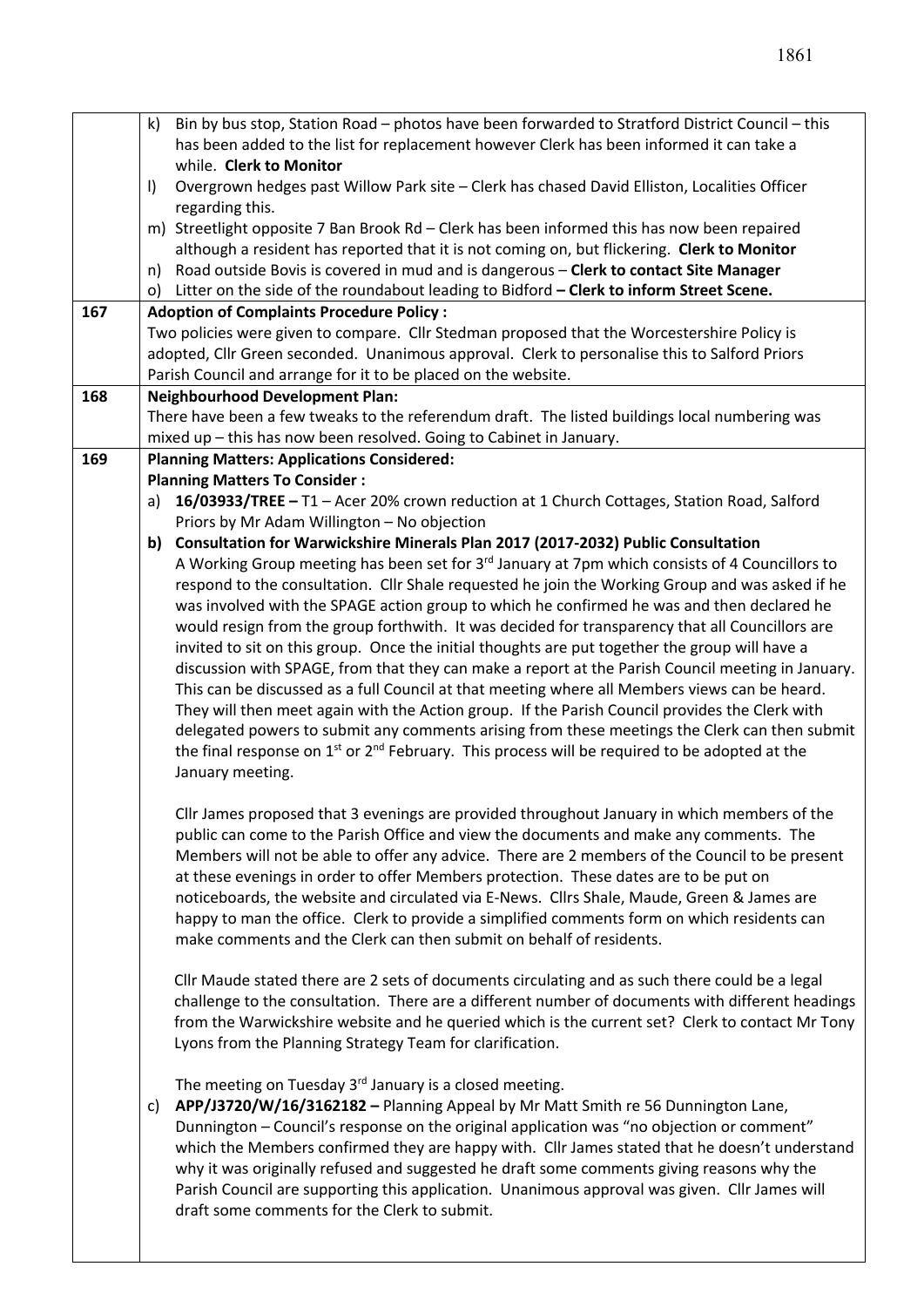|     | <b>Planning Applications to Note:</b>                                                            |                                                                                                                                                                                                             |  |  |
|-----|--------------------------------------------------------------------------------------------------|-------------------------------------------------------------------------------------------------------------------------------------------------------------------------------------------------------------|--|--|
|     | 16/03139/FUL - Proposed erection of 2m high boundary wall by Mr William Cox - application<br>d)  |                                                                                                                                                                                                             |  |  |
|     | has been withdrawn                                                                               |                                                                                                                                                                                                             |  |  |
|     | 16/03456/COUQ - Prior approval notification of change of use and conversion of 3 no.<br>e)       |                                                                                                                                                                                                             |  |  |
|     |                                                                                                  | agricultural buildings into 3 no. self-contained dwellings, including associated operational                                                                                                                |  |  |
|     |                                                                                                  | development, under Part 3 Class Q (a) and (b) at Tothall Farm, Tothall Lane, Salford Priors,                                                                                                                |  |  |
|     |                                                                                                  | Evesham, WR11 8YW by The Trustees of the Seymour Trust 2. Following receipt of Cllr James'                                                                                                                  |  |  |
|     | response on behalf of the Council, Clerk responded under delegated powers - see Appendix B       |                                                                                                                                                                                                             |  |  |
|     | 16/03616/COUQ - Prior approval notification for the proposed change of use of agricultural<br>f) |                                                                                                                                                                                                             |  |  |
|     | building to 2 no. dwelling houses, associated curtilage and building operations (Class Qa and    |                                                                                                                                                                                                             |  |  |
|     | Qb) at Wood Bevington Farm, Wood Bevington, Alcester, B49 5LX by The Trustees Of Seymour         |                                                                                                                                                                                                             |  |  |
|     | Trust 2. Following receipt of Cllr James' response on behalf of the Council, Clerk responded     |                                                                                                                                                                                                             |  |  |
|     | under delegated powers - see Appendix C                                                          |                                                                                                                                                                                                             |  |  |
|     | g)                                                                                               | 16/03656/COUQ – Prior approval notification of change of use and conversion of 3 no.                                                                                                                        |  |  |
|     |                                                                                                  | agricultural buildings into 3 no. self-contained dwellings, including associated operational                                                                                                                |  |  |
|     | development, under Part 3 Class Q (a) and (b) at Tothall Farm, Tothall Lane, Salford Priors,     |                                                                                                                                                                                                             |  |  |
|     |                                                                                                  | Evesham, WR11 8YW by The Trustees of the Seymour Trust 2. Following receipt of Cllr James'                                                                                                                  |  |  |
|     |                                                                                                  | response on behalf of the Council, Clerk responded under delegated powers - see Appendix D                                                                                                                  |  |  |
|     | h)                                                                                               | 16/03797/TREE - T1, conifer: fell at 2 New Cottages, Evesham Rd, Salford Priors, WR11 8UU                                                                                                                   |  |  |
|     |                                                                                                  | by Mr Matthew Holder. Under Clerk's delegated powers "no objection" was registered.                                                                                                                         |  |  |
|     | <b>Planning Decisions:</b>                                                                       |                                                                                                                                                                                                             |  |  |
|     | i)                                                                                               | 16/03214/FUL - Erection of loading bay with associated down ramp and manoeuvring area at                                                                                                                    |  |  |
|     | Angus Soft Fruits Ltd - permission with conditions                                               | 16/03248/TREE - Removal of T1 European larch at Berryfield, Evesham Rd, Salford Priors by                                                                                                                   |  |  |
|     | j)<br>Mr Anthony Greatrex - consent with conditions                                              |                                                                                                                                                                                                             |  |  |
|     | k)                                                                                               | APP/J3720/W/16/3153407 - Depot Site, Low Road, Rough Hill, Church Lench, Evesham by Mr                                                                                                                      |  |  |
|     |                                                                                                  |                                                                                                                                                                                                             |  |  |
|     | John Ransom. Appeal dismissed - email circulated to Members 29.11.16                             |                                                                                                                                                                                                             |  |  |
|     |                                                                                                  |                                                                                                                                                                                                             |  |  |
| 170 | <b>Playing Field:</b>                                                                            |                                                                                                                                                                                                             |  |  |
|     | Weekly Inspections - nothing to report<br><b>Report on Works Carried Out</b>                     |                                                                                                                                                                                                             |  |  |
|     | Mole control works have now been carried out.                                                    |                                                                                                                                                                                                             |  |  |
|     |                                                                                                  | The annual playing field inspection was carried out by Wicksteed Leisure Ltd. A report was                                                                                                                  |  |  |
|     |                                                                                                  | provided to Members. Cllr James proposed the works recommended are carried out on the                                                                                                                       |  |  |
|     |                                                                                                  | playing field. Cllr Godwin seconded. Unanimous approval. Clerk to organise.                                                                                                                                 |  |  |
|     |                                                                                                  | MUGA update - the tender document is proving to be a challenge and Clerk and ClIr Stedman will                                                                                                              |  |  |
|     |                                                                                                  | meet in the New Year to put this together. Clerk confirmed she had spoken with Carol Davies, the                                                                                                            |  |  |
|     |                                                                                                  | Section 106 Monitoring Officer from Stratford who advised the 106 monies have to be spent                                                                                                                   |  |  |
|     | within 7 years of the date of receipt.                                                           |                                                                                                                                                                                                             |  |  |
| 171 | <b>Communications Working Group report</b>                                                       |                                                                                                                                                                                                             |  |  |
|     |                                                                                                  | The playing field signage is a work in progress - return at the January meeting with                                                                                                                        |  |  |
|     | recommendations.                                                                                 |                                                                                                                                                                                                             |  |  |
|     |                                                                                                  | The draft Welcome Pack had been previously emailed and paper copies were handed to                                                                                                                          |  |  |
|     |                                                                                                  | Councillors at the meeting. Cllr K Littleford to email the new Councillors. Pricing for printing 100                                                                                                        |  |  |
|     |                                                                                                  | (32 page A5 booklet), in colour with heavier front cover is £116. She also obtained a quote for                                                                                                             |  |  |
|     |                                                                                                  | 1000 copies at £347 should Members decide it is a good idea for every house in the Parish to                                                                                                                |  |  |
|     |                                                                                                  | receive one. Cllr James proposed the whole parish receive a copy with Cllr Godwin seconding and                                                                                                             |  |  |
|     | approved.                                                                                        |                                                                                                                                                                                                             |  |  |
|     |                                                                                                  | Cllr Godwin requested that all Councillors have their own specific Council email address. Cllr                                                                                                              |  |  |
|     | Maude and Clerk to organise.                                                                     |                                                                                                                                                                                                             |  |  |
| 172 | <b>Salford Priors Primary School</b>                                                             |                                                                                                                                                                                                             |  |  |
|     |                                                                                                  | The School now has a new Executive Governing Body in place - they also have a new Head teacher<br>$-$ Mrs Nyman who took up the position on 13 <sup>th</sup> December. It is hoped the School can become an |  |  |
|     |                                                                                                  | Academy with one or two other schools. Mrs Nyman has requested a meeting with the Parish                                                                                                                    |  |  |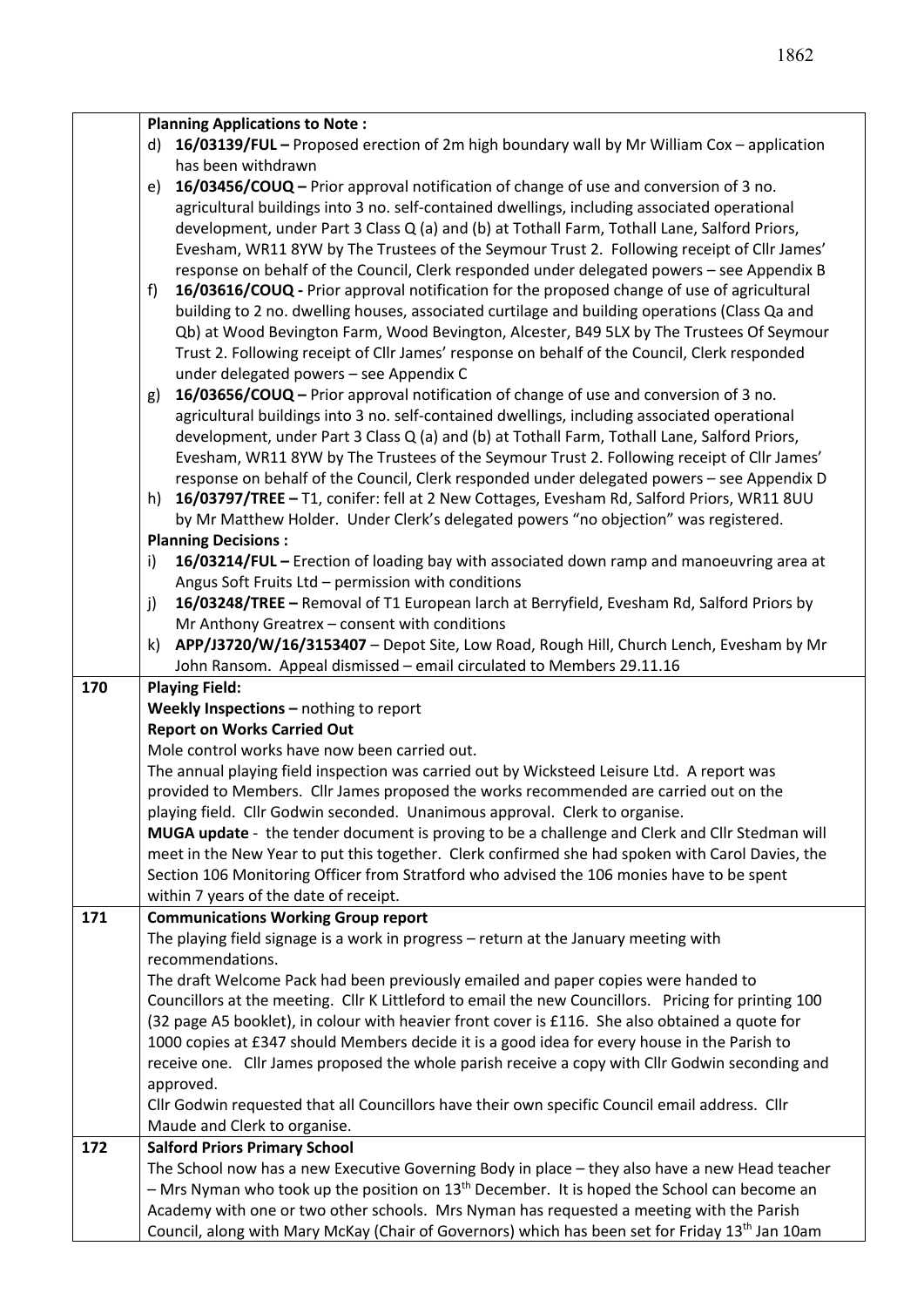|     | at the school. Cllrs Quiney, Green and Littleford will be in attendance. Clerk was requested to                                                                                              |  |  |  |  |
|-----|----------------------------------------------------------------------------------------------------------------------------------------------------------------------------------------------|--|--|--|--|
|     | attend. All teaching staff will be replaced for January. There are currently 48 children on roll.                                                                                            |  |  |  |  |
| 173 | <b>Marsh Farm Quarry meeting</b>                                                                                                                                                             |  |  |  |  |
|     | Meeting was held 1 <sup>st</sup> December. Looking to complete in the first quarter of 2017. Restoration is                                                                                  |  |  |  |  |
|     | coming on well. The lake has attracted a lot of wildlife. Ragley have offered to put in a permissive                                                                                         |  |  |  |  |
|     | link following the brook from Marsh Farm House AL11 to AL17 (Alamo). Extensive restorations will                                                                                             |  |  |  |  |
|     | be continuing through the summer, the next meeting will be in October. Cllr Maude queried what                                                                                               |  |  |  |  |
|     | has happened regarding the land drainage. Awaiting a response from County Council.                                                                                                           |  |  |  |  |
| 174 | Highways:                                                                                                                                                                                    |  |  |  |  |
|     | It was confirmed the salt bins have all been raked over. Clerk to chase regarding the fencing<br>a)                                                                                          |  |  |  |  |
|     | by the scout hut.                                                                                                                                                                            |  |  |  |  |
|     | It was suggested that the amenity contractor be used to clear all the leaves outside Salford<br>b)                                                                                           |  |  |  |  |
|     | House and the footway opposite on Station Rd as the Lengthsman does not have a carrier                                                                                                       |  |  |  |  |
|     | license. Cllr Stedman left the meeting while this was discussed. Cllr Green proposed the                                                                                                     |  |  |  |  |
|     | amenity contractor, Cllr Quiney seconded, majority approval. 2 abstentions. Clerk to issue                                                                                                   |  |  |  |  |
|     | purchase order to amenity contractor.                                                                                                                                                        |  |  |  |  |
|     | Clerk has been in contact with the Traffic and Safety Department at Warwickshire County<br>C)                                                                                                |  |  |  |  |
|     | Council regarding the possibility of extending the 30mph speed limit along Station Rd to the                                                                                                 |  |  |  |  |
|     | A46. Response below :                                                                                                                                                                        |  |  |  |  |
|     | "In order for a speed limit to be successful it must be appropriate, consistent and                                                                                                          |  |  |  |  |
|     | enforceable. It is generally accepted that for an imposed rule, such as a speed limit, to be                                                                                                 |  |  |  |  |
|     | acceptable it must be seen as reasonable and appropriate and therefore tends to become, to a<br>large extent, self-enforcing. Reducing speed limits without self-enforcing measures will not |  |  |  |  |
|     | necessarily lead to a reduction in overall speed. In fact, there have been some occasions where                                                                                              |  |  |  |  |
|     | a reduced speed limit has led to an increase in overall speed. A proposed speed limit that                                                                                                   |  |  |  |  |
|     | places additional and/or unnecessary pressure on Police resources and that is unlikely to have a                                                                                             |  |  |  |  |
|     | significant effect on accident reduction should not be supported. When assessing speed limits                                                                                                |  |  |  |  |
|     |                                                                                                                                                                                              |  |  |  |  |
|     | the most important factor to consider is what the road looks like to the road user.<br>The environment of the length of road currently governed by a 40mph speed limit, is very              |  |  |  |  |
|     | different to that of the 30mph limit and would not meet the required criteria for a 30mph limit.                                                                                             |  |  |  |  |
|     | Although the recently constructed development is situated within a 40 limit, it is very close to                                                                                             |  |  |  |  |
|     | the 30mph speed limit terminal signs."                                                                                                                                                       |  |  |  |  |
|     | As the bus stop is being relocated into the 40mph zone on the road it was decided to challenge                                                                                               |  |  |  |  |
|     | this response with the Ward Member being copied in.                                                                                                                                          |  |  |  |  |
| 175 | <b>Allotments:</b>                                                                                                                                                                           |  |  |  |  |
|     | The Clerk confirmed the boundary fence installation has been completed.<br>a)                                                                                                                |  |  |  |  |
|     | A tenant who has been allocated a half holding has requested that she split this into 2 quarter<br>b)                                                                                        |  |  |  |  |
|     | plots. The Members confirmed they are happy with this providing the tenant manages this.                                                                                                     |  |  |  |  |
|     | Clerk to advertise the quarter plot, along with 2 new plots which will be made available in                                                                                                  |  |  |  |  |
|     | Spring, with other plots being available on request. These will be priced as the existing                                                                                                    |  |  |  |  |
|     | allotments.                                                                                                                                                                                  |  |  |  |  |
| 176 | <b>Rights of Way:</b>                                                                                                                                                                        |  |  |  |  |
|     | David Penn reported that he has been receiving complaints regarding the footpath from<br>a)                                                                                                  |  |  |  |  |
|     | Tothall Lane to Abbots Salford - he stated it requires nothing more than regular use.                                                                                                        |  |  |  |  |
|     | Cllr Quiney reported that some of the bridges are slippery and there has been a request for the<br>b)                                                                                        |  |  |  |  |
|     | Parish Council to put some sort of wire mesh on the base. It was decided it is the County                                                                                                    |  |  |  |  |
|     | Council's responsibility and not the Parish Council's.                                                                                                                                       |  |  |  |  |
|     | Cllr Green reported that the first 50 yards of the AL17 footpath is a mud bath and Bovis have a<br>C)                                                                                        |  |  |  |  |
|     | duty to reinstate it. Clerk to contact Bovis.                                                                                                                                                |  |  |  |  |
| 178 | The following matters were raised by Council Members:<br><b>Matters raised by Councillors:</b>                                                                                               |  |  |  |  |
|     | Cllr Green has reported that Bovis have cut a swathe to the Ban Brook and destroyed both sides of                                                                                            |  |  |  |  |
|     | the bank resulting in all the debris falling into the brook. The banks require restoring both sides.                                                                                         |  |  |  |  |
|     | Clerk to contact the Environment Agency as this is a flood plain area and cc Bovis.                                                                                                          |  |  |  |  |
| 179 | Consideration of Correspondence Received: (Yellow papers)                                                                                                                                    |  |  |  |  |
|     | Members noted the recent passing of Peggy Pane. Cllr James proposed a bench be placed in<br>a)                                                                                               |  |  |  |  |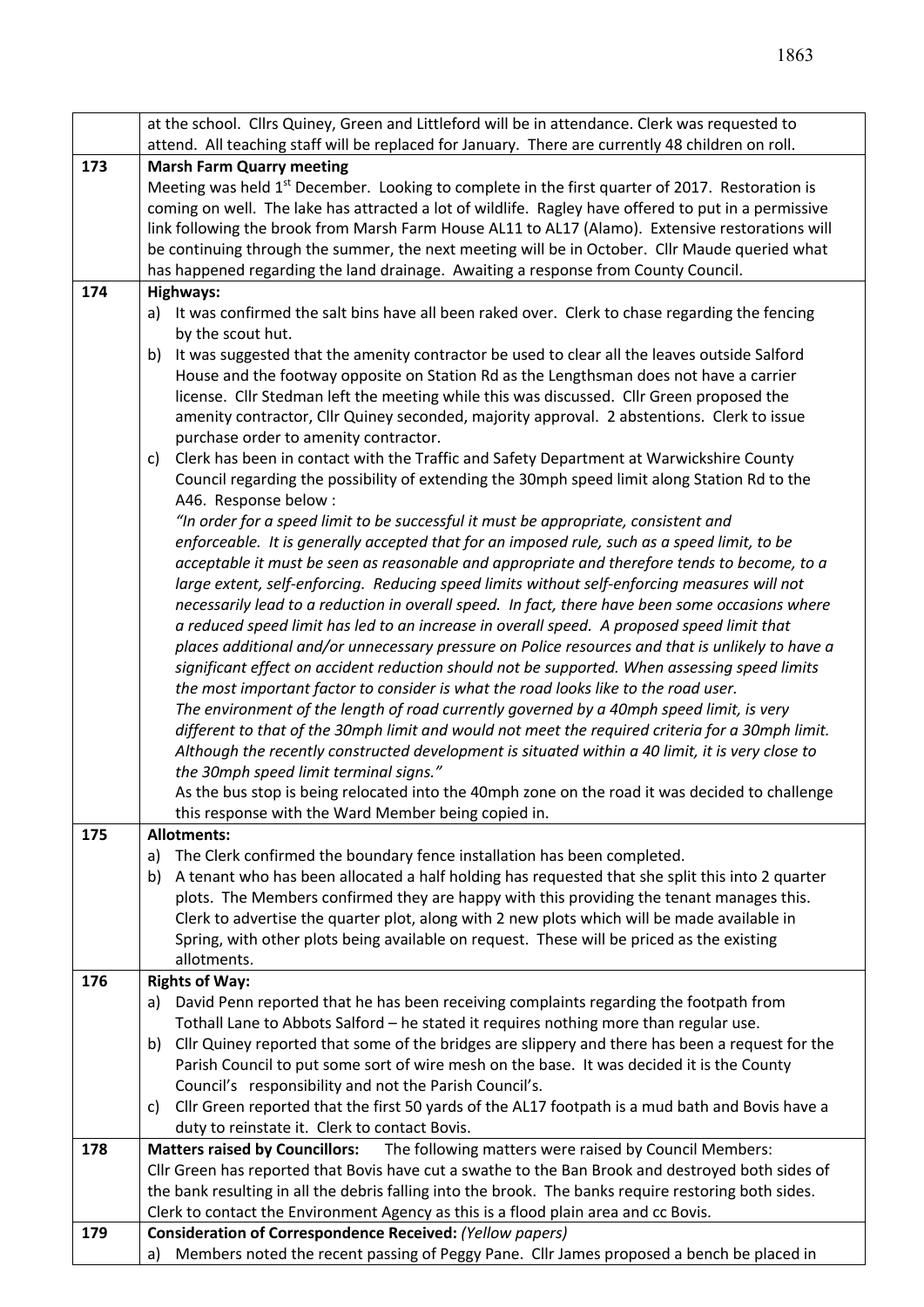|     | memorial on Ban Brook green. Clerk to organise quotes for a bench and plaque. Mr Stokes to be                               |  |  |  |  |
|-----|-----------------------------------------------------------------------------------------------------------------------------|--|--|--|--|
|     | informed.                                                                                                                   |  |  |  |  |
|     | To consider any comments to the response from Mr Harper following letter responding to his<br>b)                            |  |  |  |  |
|     | initial email. These comments were noted.                                                                                   |  |  |  |  |
|     | The Chairman read out a statement in response to an email from Mr Greatrex (Appendix E) no<br>C)<br>further action required |  |  |  |  |
|     |                                                                                                                             |  |  |  |  |
|     | Angus soft fruit signs - Members gave unanimous approval for the new signs. Clerk to inform<br>d)<br>Angus Fruits.          |  |  |  |  |
|     | e) A letter has been received regarding Willow Park - Cllr James suggested that if the site is open on                      |  |  |  |  |
|     | 1 <sup>st</sup> February then the Park is to be reported to Planning Enforcement/copy in Macer Nash at                      |  |  |  |  |
|     | Stratford District Council. Unanimous approval.                                                                             |  |  |  |  |
|     | A letter has been received from the Citizens Advice Bureau requesting support - Cllr Stedman<br>f)                          |  |  |  |  |
|     | proposed £350 be donated, Cllr Maude seconded. Unanimous approval.                                                          |  |  |  |  |
| 180 | <b>Correspondence Noted:</b>                                                                                                |  |  |  |  |
|     | Response from Simon Purfield, Performance, Consultation & Insight Manager, Executive<br>a)                                  |  |  |  |  |
|     | Directors' Unit confirmed receipt of email regarding the removal of payphones stating that it will                          |  |  |  |  |
|     | be included in the consultation document.                                                                                   |  |  |  |  |
|     | b) WALC's Annual Report 2015-16.                                                                                            |  |  |  |  |
|     | Citizens Advice Bureau Review of Year<br>c)                                                                                 |  |  |  |  |
| 181 | Finance:                                                                                                                    |  |  |  |  |
|     | General:                                                                                                                    |  |  |  |  |
|     | Precept and Budget Proposal for FY 2017/18. Parish Council Precept and Budget Proposal for<br>a)                            |  |  |  |  |
|     | 2017/18 had been discussed during a preparatory budget meeting of Councillors held in the                                   |  |  |  |  |
|     | Memorial Hall on 7th December 2016. At the Ordinary Parish Council Meeting on 21st                                          |  |  |  |  |
|     | December 2016, Parish Councillors were provided with a copy of the Budget Proposal tabling                                  |  |  |  |  |
|     | forecast of: Receipts, Payments net of VAT and New Policy Expenditure considerations for the                                |  |  |  |  |
|     | next financial year. The proposed Parish Council Precept for 2017/18 was £63,000 (sixty three                               |  |  |  |  |
|     | thousand pounds). Some amendments to the various headings were approved and the                                             |  |  |  |  |
|     | resulting Precept identified was proposed by Cllr K James, seconded by Cllr A Green and                                     |  |  |  |  |
|     | agreed unanimously.                                                                                                         |  |  |  |  |
|     | Appointment of Internal Auditor. The appointment of Mr Geoff Bradley to carry out an<br>b)                                  |  |  |  |  |
|     | interim internal audit for the Parish Council accounts 2016/17 during January 2017 was                                      |  |  |  |  |
|     | proposed by Cllr J Stedman, seconded by Cllr K James and agreed by all Councillors.                                         |  |  |  |  |
|     | c) New Bank mandate removing Lindsay Wright from signing authority was signed by Cllrs James &<br>Maude                     |  |  |  |  |
|     | d) Cllr Green confirmed he was happy to become a signatory on the account. Cllr Quiney also                                 |  |  |  |  |
|     | confirmed he was happy to become a signatory. Clerk to organise.                                                            |  |  |  |  |
|     | Training course - approval was given for Clerk to attend the WALC End of Year Financial<br>e)                               |  |  |  |  |
|     | Procedures at a cost of £30 and the Clerk, Cllrs Shale & Godwin to attend the Planning for Non                              |  |  |  |  |
|     | Planners, and Responding to Planning Applications at a cost of £45 each                                                     |  |  |  |  |
|     | Clerk to look into a new Finance package.<br>f)                                                                             |  |  |  |  |
|     |                                                                                                                             |  |  |  |  |
|     | Payments                                                                                                                    |  |  |  |  |
|     | The council gave consideration and approval of the payments listed in Appendix A.<br>g)                                     |  |  |  |  |
|     | Proposed by Cllr Green, seconded by Cllr Maude and agreed by all Councillors.<br>h)                                         |  |  |  |  |
|     | It was agreed that Cllrs K James and Maude would sign cheques for payments listed in Appendix A<br>i)                       |  |  |  |  |
|     | (Minute 185).                                                                                                               |  |  |  |  |
|     | The Council noted the account balances reconciled with the Lloyds Bank Current Account                                      |  |  |  |  |
|     | statement Number 34 and Deposit Account Statement 13 issued 1 <sup>st</sup> December 2016 :-                                |  |  |  |  |
|     |                                                                                                                             |  |  |  |  |
|     | Lloyds Deposit Account: £50,025.01                                                                                          |  |  |  |  |
|     | Lloyds Current Account £63,754.61                                                                                           |  |  |  |  |
|     | <b>Total Fund Balance</b><br>£113,779.62                                                                                    |  |  |  |  |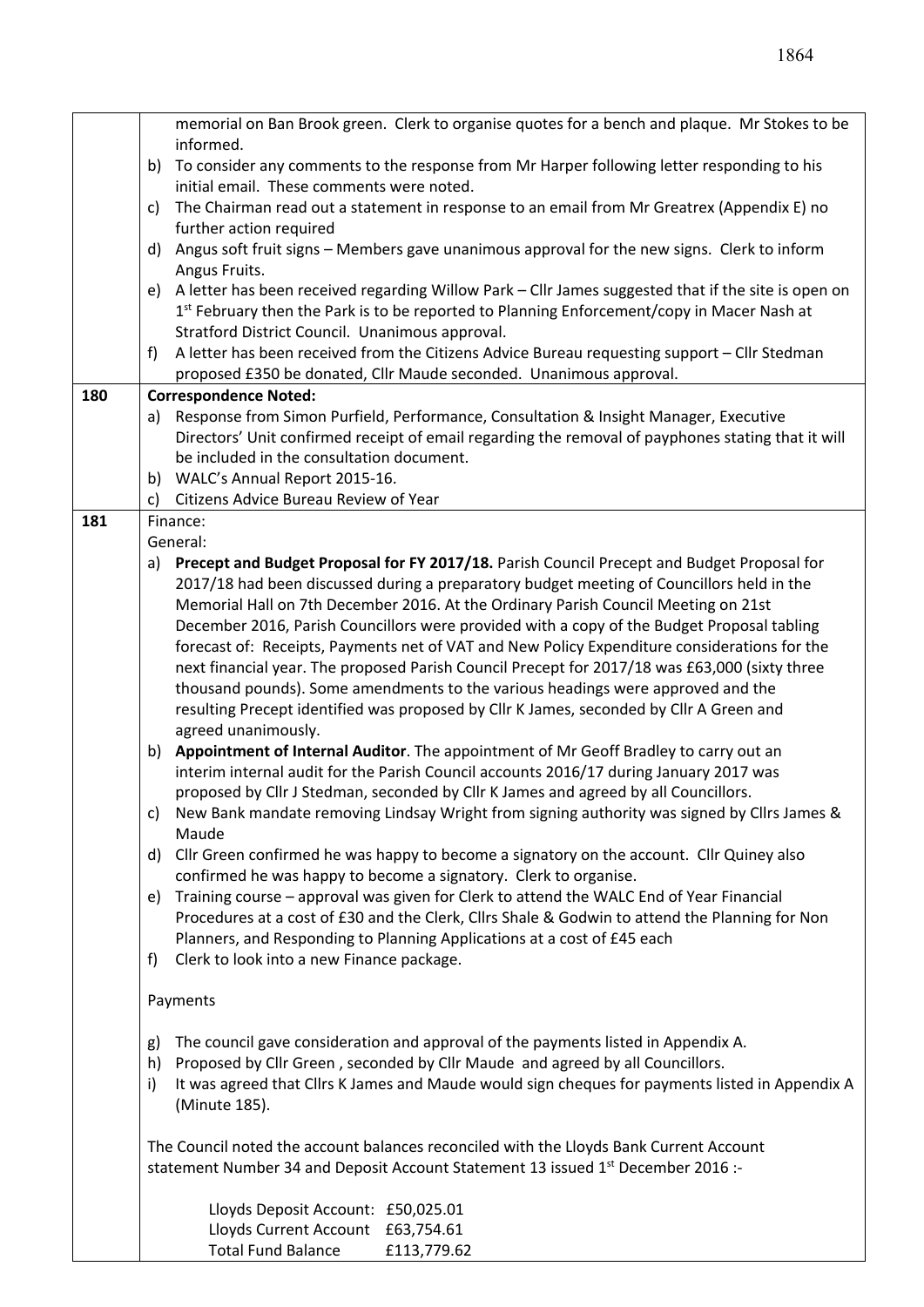| 182 | <b>Staffing</b>                                                                                       |  |  |  |  |  |
|-----|-------------------------------------------------------------------------------------------------------|--|--|--|--|--|
|     | The staffing group met with the Clerk on 7 <sup>th</sup> December, the probationary period was talked |  |  |  |  |  |
|     | through along with all aspects of the role. The Clerk scored very highly on the majority of the       |  |  |  |  |  |
|     | issues achieving an overall score of 38/44. The staffing group's recommendation to the Council is     |  |  |  |  |  |
|     | that the Clerk has completed a 6 month probationary period and is appointed permanently as            |  |  |  |  |  |
|     | Clerk to Council and Responsible Finance Officer. Unanimous approval.                                 |  |  |  |  |  |
| 183 | <b>Date of Next Meeting:</b>                                                                          |  |  |  |  |  |
|     | Council confirmed the date of the next Ordinary Parish Council Meeting on Wednesday 18 <sup>th</sup>  |  |  |  |  |  |
|     | January at 7.00pm in the Memorial Hall, Salford Priors.                                               |  |  |  |  |  |
|     | Dates for Parish Council meetings for 2017 - these have already been set to May - the remaining       |  |  |  |  |  |
|     | dates will be set in the New Year                                                                     |  |  |  |  |  |
|     |                                                                                                       |  |  |  |  |  |
|     | Cllr Green has given his apologies for the January meeting.                                           |  |  |  |  |  |
| 184 | <b>Closure of Meeting:</b> The Chairman closed the meeting at 22:15 hrs                               |  |  |  |  |  |

Chairman: \_\_\_\_\_\_\_\_\_\_\_\_\_\_\_\_\_\_\_\_\_\_\_\_\_\_\_\_\_\_\_\_\_\_\_\_\_\_\_\_\_\_\_\_\_\_Date:\_\_\_\_\_\_\_\_\_\_\_\_\_\_\_\_\_

| 185           | <b>Payments Authorised</b>    | <b>APPENDIX A: FINANCE</b>          |         |            |
|---------------|-------------------------------|-------------------------------------|---------|------------|
| Cheque        |                               |                                     | Gross   | <b>Net</b> |
| <b>Number</b> | Payee                         | <b>Details</b>                      | Payment | Payment    |
| 293           | Worcestershire CALC           | <b>Clerks Gathering</b>             | 10.00   | 10.00      |
| <b>DD</b>     | Lloyds Bank                   | Bank Charges to 9 Oct               | 15.54   | 15.54      |
| <b>DD</b>     | <b>EDF Energy</b>             | <b>TOPS Electricity</b>             | 39.00   | 39.00      |
| DD.           | <b>CF Corporation</b>         | Photocopier Rental Dec              | 42.00   | 35.00      |
| 294           | P D Long                      | Christmas Tree light fittings       | 108.00  | 90.00      |
| 295           | <b>Digital Copier Systems</b> | <b>Photocopier Printing Charges</b> | 16.31   | 13.59      |
| 296           | Warwickshire CC County Fund   | Streetlight Replacement x 4         | 4455.31 | 4455.31    |
| 297           | Limebridge Rural Services     | <b>Amenity Contract</b>             | 1194.00 | 995.00     |
| 298           | P Batacanin                   | Playing Field Inspection            | 10.00   | 10.00      |
| 299           | Wicksteed Leisure Ltd         | Annual Playing Field Insp           | 54.00   | 45.00      |
| 300           | Mrs D Bowles                  | Clerks Salary & Expenses            | ###     | ###        |
| 301           | <b>HMRC</b>                   | <b>Clerks PAYE &amp; NIC</b>        | 20.64   | 20.64      |
| 301           | <b>HMRC</b>                   | Parish Council NIC                  | 39.87   | 39.87      |
| 302           | <b>Brandan White</b>          | Mole Control                        | 120.00  | 120.00     |
| 303           | <b>WALC</b>                   | Arnold Baker 10th Edition           | 76.50   | 76.50      |
|               |                               |                                     | 6941.85 | 6706.13    |

# **APPENDIX B – Minute 169(b) 16/03456/COUQ**

- **Objection** The Parish Council raise objection to the proposed change of use of an agricultural building to residential dwelling
- 1) A dwelling in this location would be wholly unsustainable in infrastructure and service terms; thereby creating an undesirable precedent for similar proposals should the application be approved e.g. occupiers would have to travel everywhere by car it is not sustainable.
- 2) There is no evidence base in place to demonstrate a robust link between the nearby agricultural businesses and the apparent requirement for a dwelling in this location.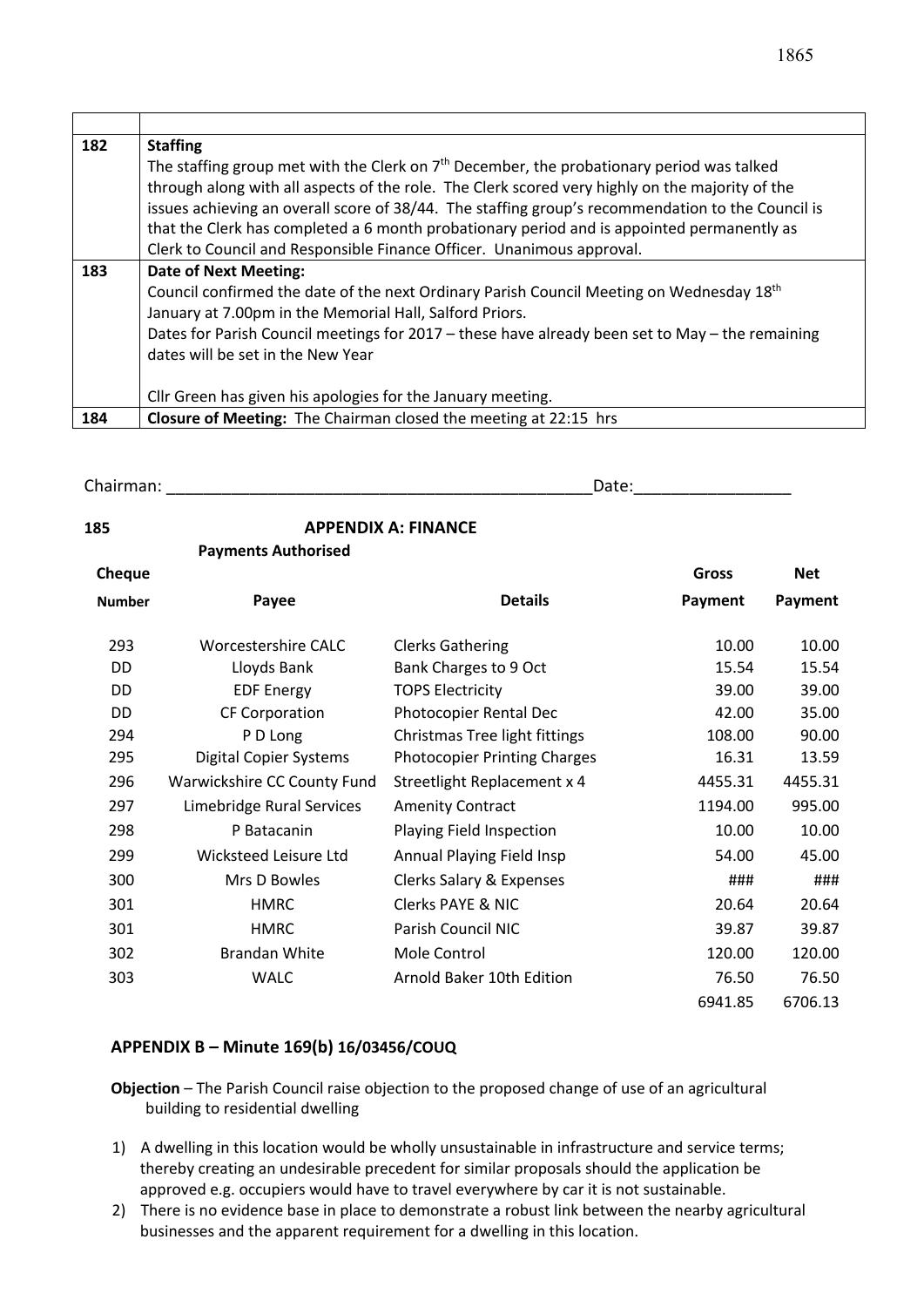- 3) There is no evidence identified that this proposal would meet local need or fulfils the criteria of a local choice scheme CS.15
- 4) A dwelling in this location could cause conflicts to arise between their eventual owner/occupiers and the tenants/owners making lawful use of the adjacent agricultural land.
- 5) This does not constitute a change of use due to the extensive structural work required to make it a residential dwelling. The structural issues raised constitute that this proposal does not meet the requirements of Class Q Legislative Considerations therefore a full planning application should be required.

In conclusion the Governments Planning Practice Guidance states *'It is not the intention of the permitted development right to include the construction of new structural elements for the building. Therefore it is only where the existing building is structurally strong enough to take the loading which comes with the external works to provide for residential use that the building would be considered to have the permitted development right'* This application fails to meet the criteria as set out in Part 3, Class Q of the Town and Country Planning (General Permitted Development) Order 2015.

#### **APPENDIX C – Minute 169(c) 16/03616/COUQ**

- **Objection** The Parish Council raise objection to the proposed change of use of an agricultural building to two residential dwellings.
- 1) The conversion of the Dutch Barn to two residential dwelling in this location would be wholly unsustainable in infrastructure and service terms; thereby creating an undesirable precedent for similar proposals should the application be approved e.g. occupiers would have to travel everywhere by car it is not sustainable.
- 2) There is no evidence base in place to demonstrate a robust link between the nearby agricultural businesses and the apparent requirement for two dwellings in this location.
- 3) There is no evidence identified that this proposal would meet local need or fulfils the criteria of a local needs scheme CS15
- 4) Two dwellings in this location could cause conflicts to arise between their eventual owner/occupiers and the tenants/owners making lawful use of the adjacent agricultural land.
- 5) This does not constitute a change of use due to the extensive structural work required to make it a residential dwelling. The structural issues raised constitute that this proposal does not meet the requirements of Class Q Legislative Considerations therefore a full planning application should be required.
- 6) The proposed conversion is contrary to Policy SP13 Salford Priors Neighbourhood Development Plan (Referendum Draft) as it creates significant number of new openings formation of windows etc. This policy is in general conformity with the Strategic Polices contained in the Stratford on Avon District core strategy *(Christopher Edward Collison NDP Independent Examiner 31/08/16)* SP13 seeks to shape and direct sustainable development to ensure that local people get the right type of development for their community.
- 7) The corrugated Dutch barn is still agricultural use therefore no case or any reason been provided for farm diversification.
- In conclusion the Governments Planning Practice Guidance states *'It is not the intention of the permitted development right to include the construction of new structural elements for the building. Therefore it is only where the existing building is structurally strong enough to take the loading which comes with the external works to provide for residential use that the building would be considered to have the permitted development right'* This application fails to meet the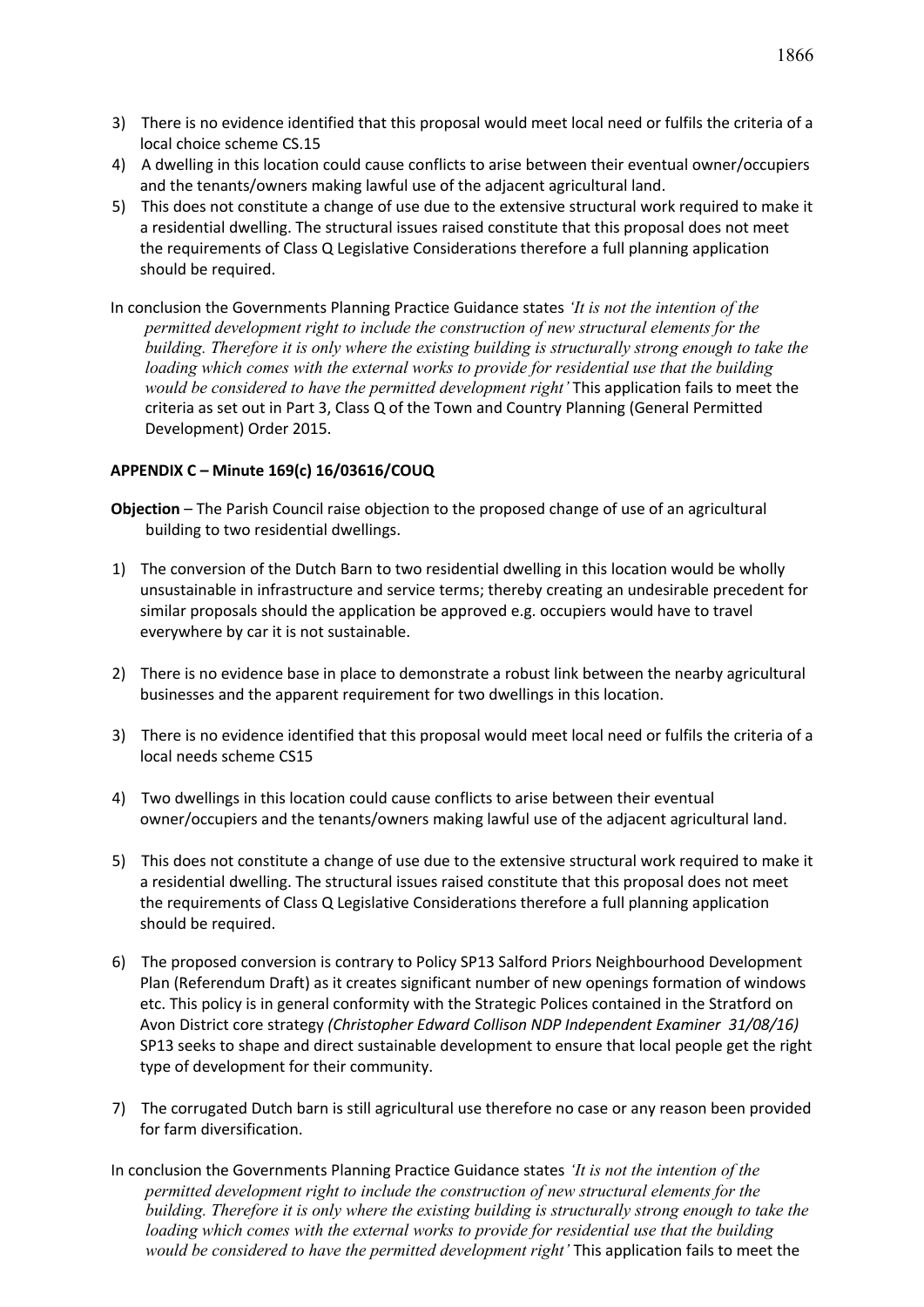criteria as set out in Part 3, Class Q of the Town and Country Planning (General Permitted Development) Order 2015.

### **APPENDIX D – Minute 169 (g) 16/03656/COUQ**

**Objection** 

- 1. This does not constitute a change of use due to the extensive structural work required to make the barns fit for purpose as residential dwellings.
- 2. The structural issues raised constitute that this proposal does not meet the requirements of Class Q Legislative Considerations therefore a full planning application should be required.
- 3. This application fails to meet the criteria as set out in Part 3, Class Q of the Town and Country Planning (General Permitted Development) Order 2015. A significant amount of structural work would be required to make these barns habitable.
- 4. The Governments Planning Practice Guidance states 'It is not the intention of the permitted development right to include the construction of new structural elements for the building. Therefore it is only where the existing building is structurally strong enough to take the loading which comes with the external works to provide for residential use that the building would be considered to have the permitted development right'

Therefore a full planning application should be submitted.

#### **APPENDIX E – STATEMENT IN RESPONSE TO EMAIL FROM MR GREATREX**

In response to a letter received from a resident regarding the Christmas Tree, the council confirms that the green barriers do not belong to the Parish Council or local firm Limebridge but are owned by an a resident, they are stored at Limebridge free of charge, the resident had the barriers sprayed at his own expense, another barrier has been ordered but due to transport difficulties and to avoid an excessive delivery charge will arrive in the next few days. It should also be noted that Limebridge supplied the tree at a fraction of the cost, store all the lamps and provide 4 operatives and access equipment at cost to erect the tree. The tree is a lovely shape - this is due to the fact it was specially selected and reserved by Limebridge because they are local and are proud to be involved, we could have ended up with a straggly specimen. Without the full support and commitment of Limebridge the costs of this event would be several hundreds of pounds more and could not have been delivered and not forgetting the £700.00 of fireworks that have been donated by Ultimate Fireworks over the last two years.

During the first two years of this event, the parish council on a number of occasions asked for volunteers to form a Lights Committee to take this event forward. The council's role is an enabler and the intention was always to form an independent committee. At the last parish council meeting it was agreed to look at funding the Christmas Tree for a further three years and to promote the formation of an independent Lights Committee.

With reference to the lights on the church tower, the council had sought and got approval from the church to install lights, however with the logistics of getting a power supply and also the installation of the lights on the tower the council decided to defer the decision until next year when hopefully an Independent Lights Committee could be formed and they can investigate the full extent of the work required to get the lights installed.

For the last two years I have organised the meetings to arrange the Switch-on event, for various reasons this year I have not had time to do this and no one from last year's committee ever asked what was happening with this year's event. The catering side of the event could have been sorted a short notice but the marshalling and road closure was more difficult. So for reasons of safety the council took the decision not to hold the event this year.